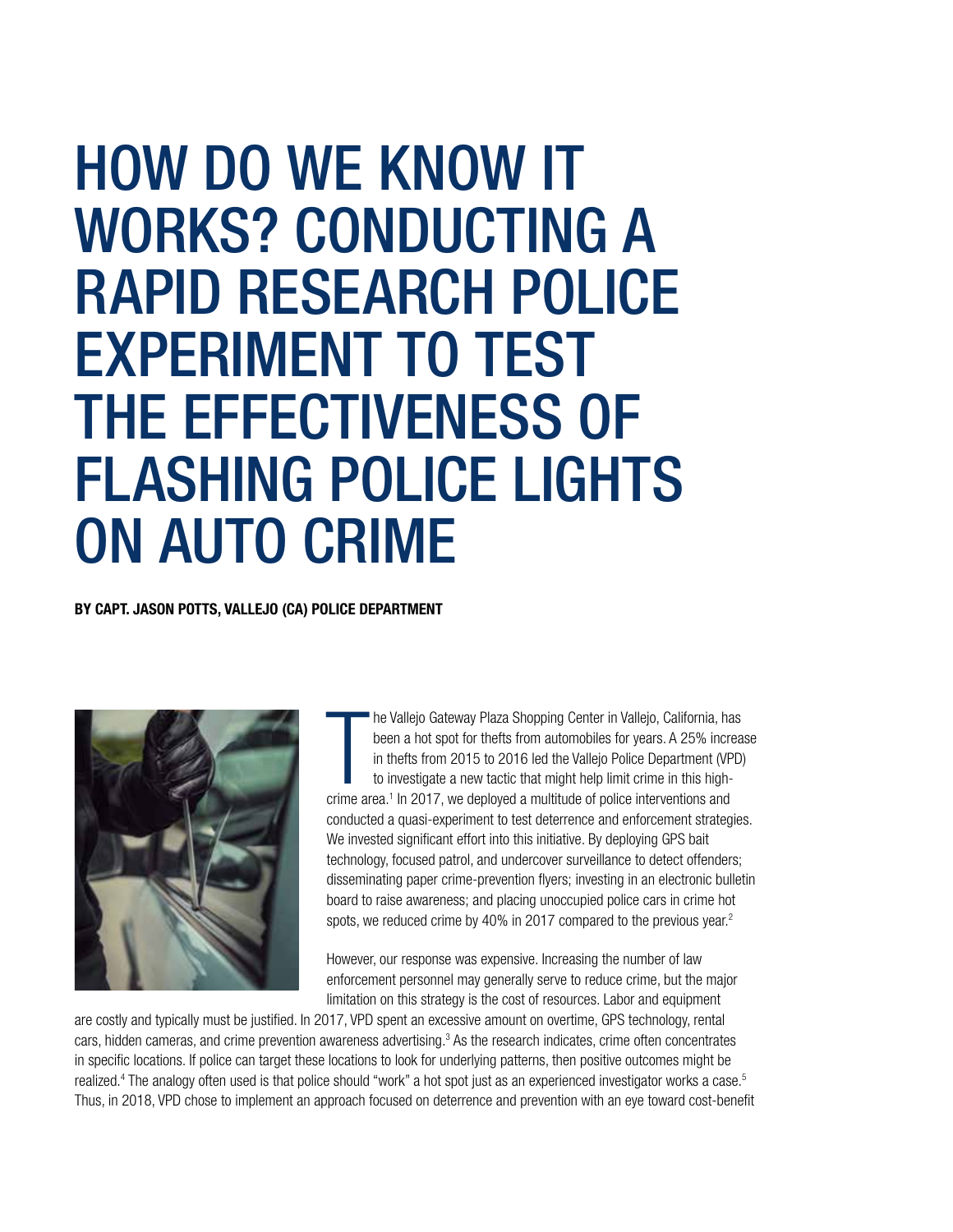analysis. We aimed to increase effectiveness with the *appearance* of increased presence through flashing police lights, while tracking the data to see if this new strategy was effective.

VPD sought to test the effect of code-2 police lights on thefts through a practitioner-led research project. Code-2 lights are steadily flashing blue, red, and amber lights on a patrol car that serve to increase awareness and perception of police presence. Increasing the number of law enforcement personnel in the field may generally help to reduce crime, but using more police officers and equipment can become expensive, especially when factoring in overtime pay for personnel. The proposed approach circumvents the major limitation: the cost of resources. Creating the appearance of additional police presence by activating police lights while keeping the number of officers unchanged may cost-effectively achieve crime reduction in hot spots.

## **Methods**

We partnered with BetaGov — a research organization at New York University — to measure total auto crime, arrests, motor vehicle registration checks, and citizen contacts that resulted from our intervention. During the study, two police cars were assigned to a high-density shopping center each day for a shift from 12 p.m. to 10 p.m. The 34-day trial started on November 23, 2018, and ended on December 28, 2018 (excluding December 24 and 25). The total number of days was evenly divided into intervention (lights on) and control (lights off) conditions, providing a total of 17 days for each condition. Each day of the trial was randomly assigned to a condition, stratified by day of the week, to ensure an equal number of each condition fell in the early, middle, and late periods of the month. As a result, we provided equal distribution over time to control for any change in crime that might occur naturally over the month. The 34 days of data offered limited statistical power, but there were positive signals that may inform future studies.

Officers followed common police procedures when approaching citizens suspected of committing crimes. However, on intervention days they were instructed to deactivate their flashing lights if officer or citizen safety required it. We captured stops, arrests, and motor vehicle registration checks by looking at data associated with each officer's unique call signal. We ensured that officers were following the condition for the day (lights on or off) by spot-checking. Spot-checks witnessed a 100% compliance rate with experimental conditions. Officers were told of the condition by a text message reminder an hour before their shift. We did not control for the fact that officers knew whether they were in the intervention or control group (i.e., participants were not blinded).

| <b>Exhibit 1. Total Number of Crimes Recorded During the Intervention Period</b> |                  |                   |         |
|----------------------------------------------------------------------------------|------------------|-------------------|---------|
|                                                                                  | <b>Lights On</b> | <b>Lights Off</b> | p Value |
| Total auto crimes                                                                | 6                | 12                | 0.07    |
| Auto thefts                                                                      | $\theta$         | $\overline{4}$    | $0.03*$ |
| Auto burglaries                                                                  | 6                | 8                 | 0.4     |
| Daily average vehicle<br>registration checks                                     | 12.5             | 7.4               | 0.12    |
| Daily average arrests                                                            | 0.8              | 0.4               | 0.2     |
| Daily average citizen<br>contacts                                                | 3.9              | 3.7               | 0.8     |

 $*$  *p* < 0.05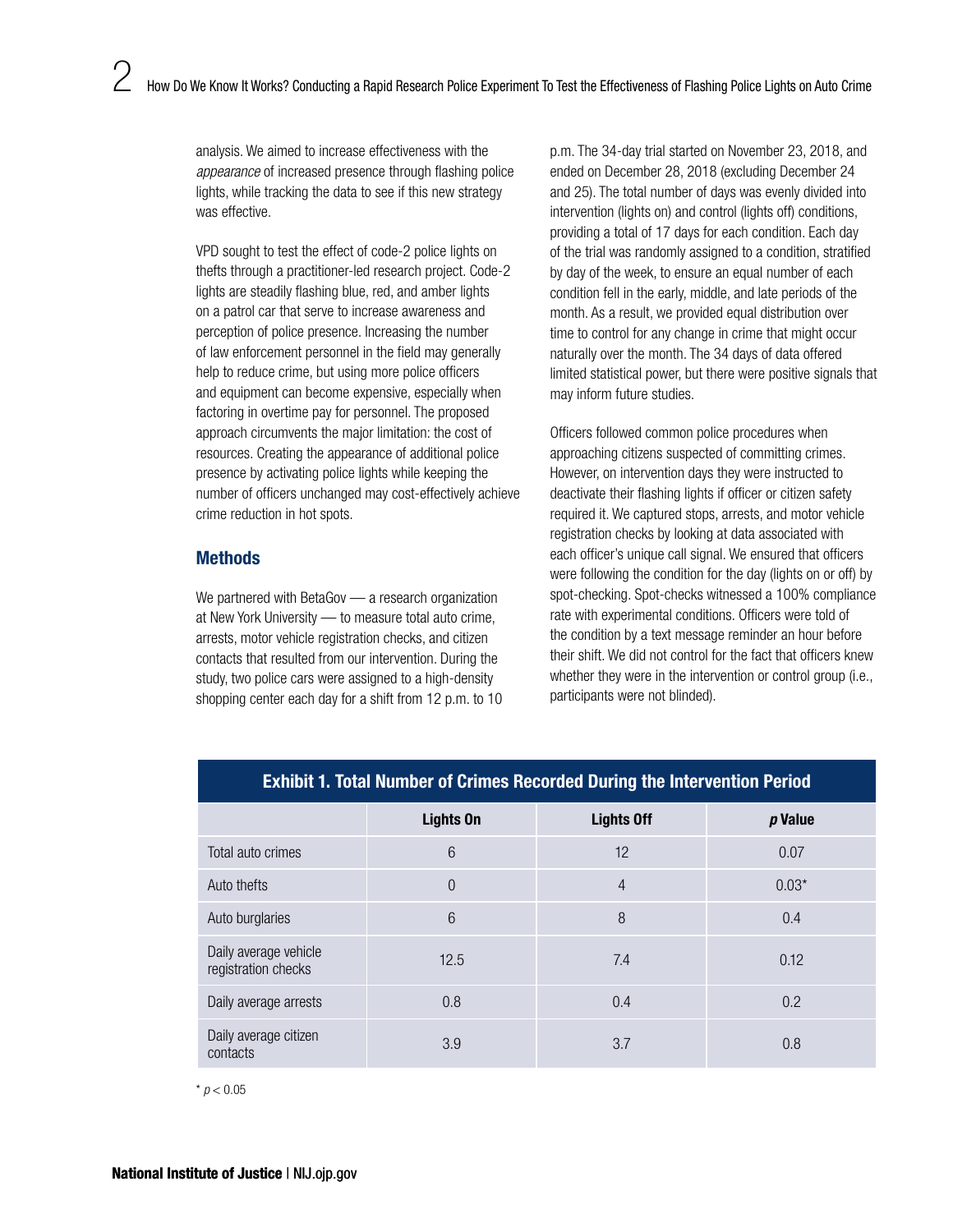## **Results**

VPD found that flashing code-2 lights were associated with a 50% reduction in total auto crime when compared to the lights-off condition. However, this finding was not statistically significant, although it closely approached significance. Exhibit 1 shows the number of events by condition and the statistical results. For example, during the lights-on condition, there were six total auto crimes (constituting the sum of auto thefts and auto burglaries) versus 12 total auto crimes when participants operated with lights off ( $p = 0.07$ ). Despite an outlier of four auto burglaries on the last day and during the last hour of the trial, and even with the trial's limited statistical power, the intervention showed some potential signs of effectiveness. Notably, during the lights-on condition there were zero auto thefts, compared to four during the lights-off condition — a significant finding  $(p = 0.03)$ .

Additionally, during the lights-off condition, 126 motor vehicle registration checks were conducted (i.e., 7.4 per day). In contrast, the lights-on condition resulted in 212 checks (i.e., 12.5 per day). Despite this 68% increase in checks during the lights-on condition, a t-test did not demonstrate a significant difference in motor vehicle registration checks between groups ( $p = 0.12$ ). We were unable to answer why the increase in checks occurred, but we speculated that because officers knew they were in the experimental condition, they were adjusting their behavior to inflate their activity accordingly. Similarly, despite double the number of daily average arrests during the lights-on condition compared with the lights-off condition, a t-test demonstrated no significant difference in arrests between the two groups ( $p = 0.2$ ). The results also showed no significant difference in the average number of daily citizen contacts.

## **Discussion**

Crime associated with motor vehicles is a problem for cities across the United States, and especially in California. Circumstances that contribute to the risk for motor vehicle crime include the presence of large parking lots, parking lots with several entry and exit points, inadequate street lighting, and parking locations near freeways. Limiting opportunities for perpetrators to burglarize a car without getting caught is essential to reducing motor vehicle

crime.<sup>6</sup> At VPD, we aimed to make it less attractive for thieves to commit motor vehicle crimes by having visible officers patrol a high-density shopping center with their lights on.

Police and businesses have taken other measures to reduce motor vehicle crime. Target-hardening strategies such as installing additional lighting in parking lots and on streets, increasing patrol in known crime hot spots, and prohibiting parking after business hours — appear to help prevent cars from being stolen or broken into.<sup>7</sup> However, most of these measures are costly and require locationspecific data to be effective. For example, implementers must consider where lighting needs to be installed, where (if any) crime hot spots exist in a city, and what level of additional police presence is required to lower crime rates.

We demonstrated that an observable law enforcement presence is associated with reduced auto crime particularly auto theft. Accordingly, simply by improving visibility, police departments may be able to decrease risky pursuits, traffic stops, and related arrests. It is possible that better police relations could also result from deterrence strategies that reduce adverse contacts between communities and police and create the perception of increased safety.

#### Limitations

This study also had several limitations that should be considered for improving future research. First, the 34 days of data offered a relatively small sample size, even though the results align with the findings of a previous randomized controlled trial in Connecticut.<sup>8</sup> Second, among study participants there was some apathy about increasing visibility; some officers believed that offenders would know their locations and commit crimes somewhere else. Third, there was concern about confusing the public by keeping police lights on while driving between different locations in the high-density lot. The solution was to allow the officers discretion to activate lights while in the lots only. Fourth, since the study hours ran from noon to 10 p.m., lights activated during the daylight hours were less visible than at night. Finally, no community survey was conducted in connection with this experiment, so it is uncertain whether the lights-on days increased police legitimacy or provided a perception of increased safety within the community.